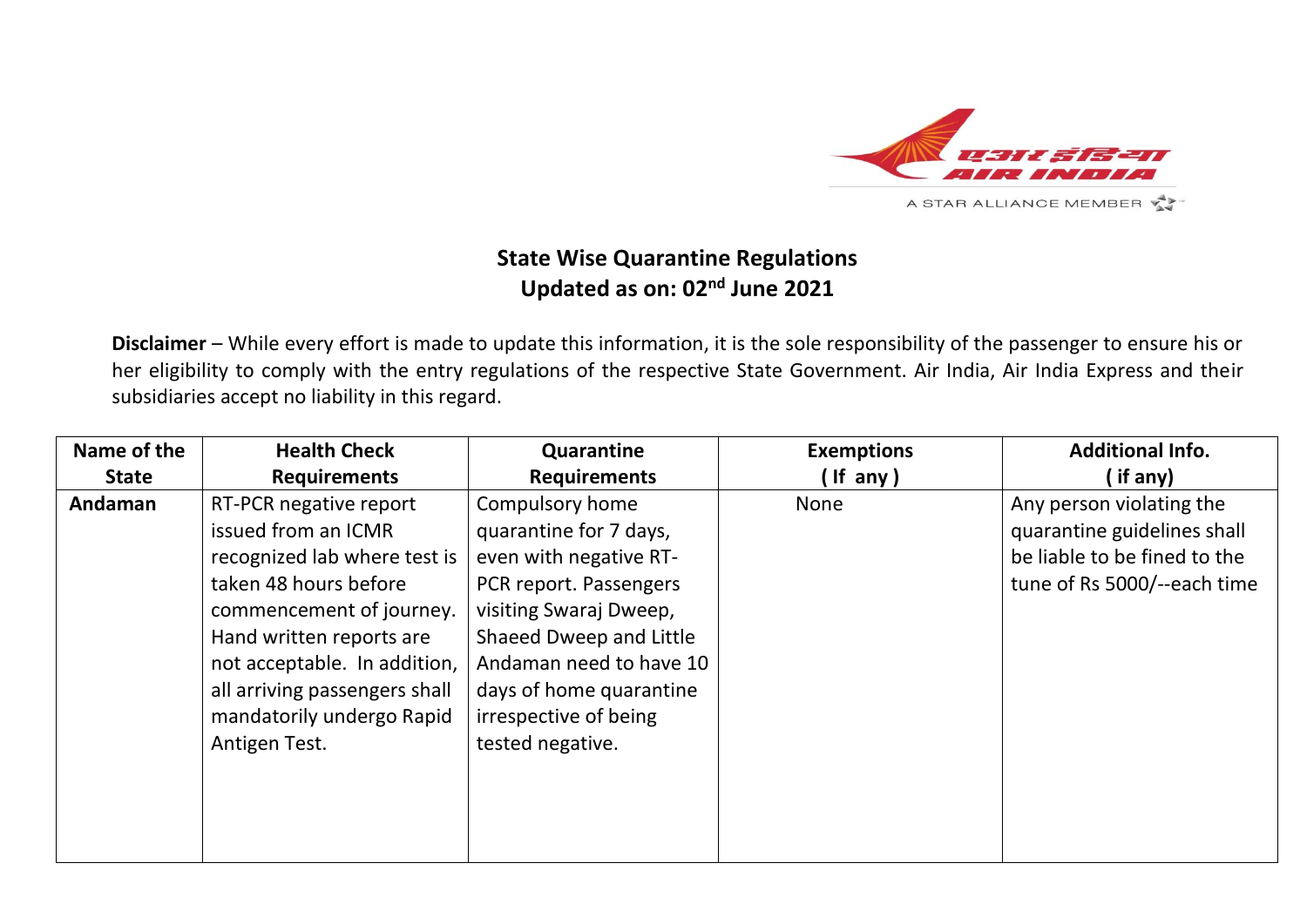| Name of the                | <b>Health Check</b>                                                                                                                                                                                                                                                                                                                                                                                         | Quarantine                                                                                                                                                                                                                                                                                                                                                                                                                                                                                                                | <b>Exemptions</b>                                                                                                                                                                                                                                        | <b>Additional Info.</b>                                                                                    |
|----------------------------|-------------------------------------------------------------------------------------------------------------------------------------------------------------------------------------------------------------------------------------------------------------------------------------------------------------------------------------------------------------------------------------------------------------|---------------------------------------------------------------------------------------------------------------------------------------------------------------------------------------------------------------------------------------------------------------------------------------------------------------------------------------------------------------------------------------------------------------------------------------------------------------------------------------------------------------------------|----------------------------------------------------------------------------------------------------------------------------------------------------------------------------------------------------------------------------------------------------------|------------------------------------------------------------------------------------------------------------|
| <b>State</b>               | <b>Requirements</b>                                                                                                                                                                                                                                                                                                                                                                                         | <b>Requirements</b>                                                                                                                                                                                                                                                                                                                                                                                                                                                                                                       | $($ If any)                                                                                                                                                                                                                                              | (if any)                                                                                                   |
| Andhra -<br><b>Pradesh</b> | <b>Thermal Screening</b>                                                                                                                                                                                                                                                                                                                                                                                    | All asymptomatic<br>passengers will have to<br>undergo home quarantine<br>for 14 days.                                                                                                                                                                                                                                                                                                                                                                                                                                    | <b>None</b>                                                                                                                                                                                                                                              | All passengers are required<br>to register themselves on<br>Spandana<br>website www.spandana.ap.gov<br>.in |
| Assam                      | Thermal screening will be<br>conducted on arrivals.<br>Rapid Antigen Test on<br>arrival is mandatory.<br>Passenger with positive<br>result go for home isolation<br>or hospitalization.<br>Passenger with negative<br>result will have to take RT-<br>PCR test at airport and<br>remain under home<br>quarantine until the result<br>is declared.<br>Update as on 13 <sup>th</sup> April<br>2020. Know More | Update as on 22 <sup>nd</sup> April<br>2021 - All arriving<br>passengers will have to<br>undergo compulsory<br>home quarantine for 7<br>days, even if the result of<br>COVID-19 test undergone<br>on arrival is negative.<br>Rapid Antigen Test on<br>arrival is mandatory.<br>Passenger with positive<br>result go for home<br>isolation or<br>hospitalization. Passenger<br>with negative result will<br>have to take RT-PCR test<br>at airport and remain<br>under home quarantine<br>until the result is<br>declared. | Passengers transiting to Intra-<br><b>Assam and North East States</b><br>exempted from arrival<br>testing.<br>Government Officials and<br>Passengers traveling on<br>medical reasons or family<br>bereavement are exempted<br>from mandatory quarantine. | The cost of the RT-PCR test<br>maximum of INR 500 shall be<br>borne by the passengers.                     |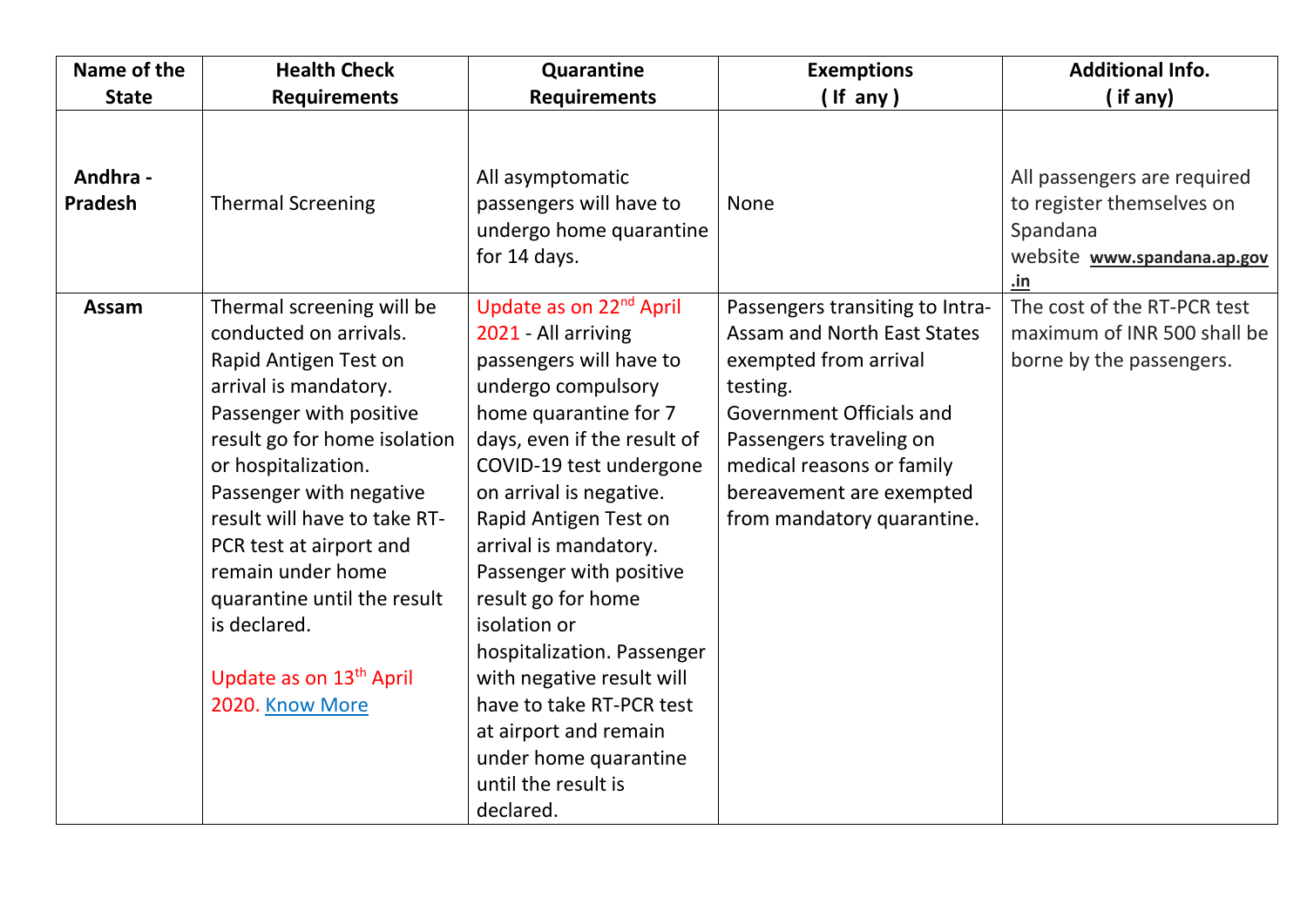| Name of the  | <b>Health Check</b>         | Quarantine                  | <b>Exemptions</b>                | <b>Additional Info.</b> |
|--------------|-----------------------------|-----------------------------|----------------------------------|-------------------------|
| <b>State</b> | <b>Requirements</b>         | <b>Requirements</b>         | $($ If any)                      | (if any)                |
| <b>Bihar</b> | Thermal screening will be   | 10 days of home             | The following Passengers will    | <b>None</b>             |
|              | conducted on arrivals.      | quarantine is mandatory for | be exempted from the Covid-      |                         |
|              | Passengers coming from      | passengers coming from      | 19 testing $-1$ ) Passengers     |                         |
|              | Maharashtra, Punjab,        | Maharashtra, Punjab,        | holding Negative Rapid           |                         |
|              | Kerala to Patna are         | Kerala, Delhi & NCR.        | <b>Antigen Test (RAT) report</b> |                         |
|              | required to carry out RT    | All passengers arriving     | conducted within 72 hours        |                         |
|              | PCR Test 72 hours prior to  | from the states of Delhi,   | before departure.                |                         |
|              | departure.                  | Gujarat & Madhya            | 2) Passengers holding            |                         |
|              | Passengers coming from      | Pradesh will be tested for  | <b>Negative RT-PCR report</b>    |                         |
|              | Maharashtra, Punjab,        | Covid -19 & those found     | conducted within 72 hours        |                         |
|              | Kerala and New Delhi to     | positive shall be directed  | before departure.3)              |                         |
|              | Gaya are required to carry  | to follow the SOP issued    | Passengers holding COVID -19     |                         |
|              | out RT-PCR Test 72 hours    | by the Health               | vaccination certificate or       |                         |
|              | prior to departure          | Department,                 | having been administered         |                         |
|              |                             | <b>Government of Bihar</b>  | with both the doses of           |                         |
|              |                             |                             | vaccination and have             |                         |
|              |                             |                             | completed 14 days after the      |                         |
|              |                             |                             | second dose.                     |                         |
| Chhattisgarh | Passengers are required to  | None                        | None                             | None                    |
|              | carry RT-PCR negative       |                             |                                  |                         |
|              | report not earlier than 96  |                             |                                  |                         |
|              | Hours or full vaccination   |                             |                                  |                         |
|              | certificate for 2 doses.    |                             |                                  |                         |
|              | Those without above         |                             |                                  |                         |
|              | documents will be tested on |                             |                                  |                         |
|              | arrival and remain in home  |                             |                                  |                         |
|              | isolation till report is    |                             |                                  |                         |
|              | available.                  |                             |                                  |                         |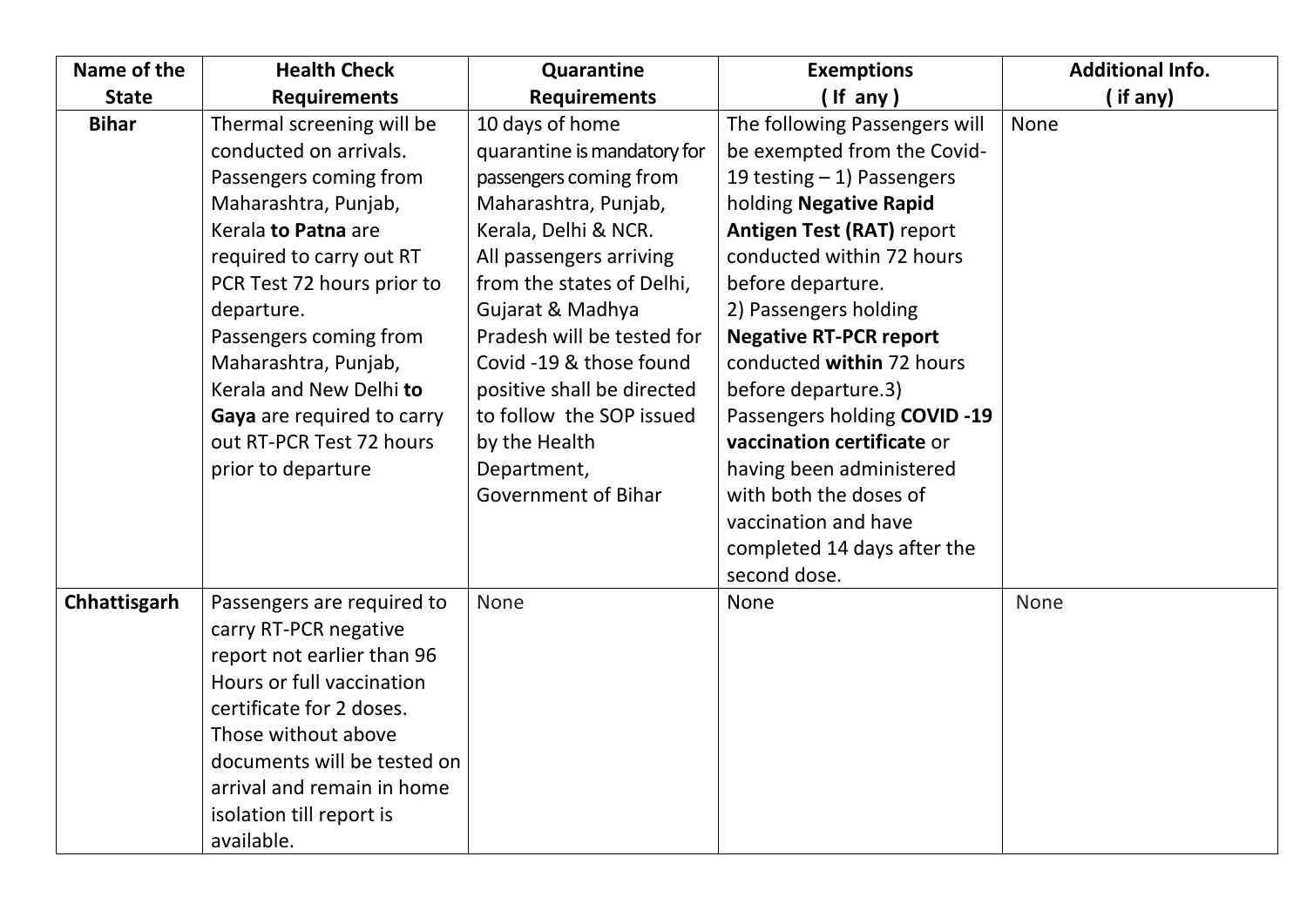| Name of the  | <b>Health Check</b>                                                                                                                                                                                                                                                           | Quarantine                                                                                                 | <b>Exemptions</b>                                                                                                                         | <b>Additional Info.</b>                                                                                                                                                                                                                                                                                                          |
|--------------|-------------------------------------------------------------------------------------------------------------------------------------------------------------------------------------------------------------------------------------------------------------------------------|------------------------------------------------------------------------------------------------------------|-------------------------------------------------------------------------------------------------------------------------------------------|----------------------------------------------------------------------------------------------------------------------------------------------------------------------------------------------------------------------------------------------------------------------------------------------------------------------------------|
| <b>State</b> | <b>Requirements</b>                                                                                                                                                                                                                                                           | <b>Requirements</b>                                                                                        | ( If any )                                                                                                                                | $\int$ if any)                                                                                                                                                                                                                                                                                                                   |
| <b>Delhi</b> | Thermal screening will be<br>done for all passengers<br>upon arrival. Passengers<br>originating their journey<br>from any city/airport in<br>Maharashtra to travel to<br>Delhi will require RT-PCR<br>negative report from ICMR<br>accredited labs done within<br>last 72hrs. | Passengers who are found<br>without a negative report<br>will have to remain in<br>quarantine for 14 days. | All constitutional and<br>government functionaries<br>and their staff members are<br>exempted from quarantine if<br>they are asymptomatic | None                                                                                                                                                                                                                                                                                                                             |
| Goa          | Mandatory for all passengers<br>arriving from outside Goa to<br>be in possession of RT-PCR<br>negative report from ICMR<br>accredited labs done within<br>last 72 hours                                                                                                       | None                                                                                                       | None                                                                                                                                      | There is no Covid<br>test facility available<br>at Goa Airport.                                                                                                                                                                                                                                                                  |
| Gujarat      | Thermal screening shall be<br>conducted for all arriving<br>passengers.<br>There is no RT-PCR test<br>required for Domestic<br>travel in healthy individuals<br>on arrival in any of the<br>station in Gujarat State.                                                         | None                                                                                                       | None                                                                                                                                      | It is mandatory for passengers<br>arriving at Surat to install the<br>SMC Covid-19 Tracker App:<br>https://play.google.com/stor<br>e/apps/details?id=in.smc.cov<br>idout and must also fill the<br><b>Novel Corona Self Reporting</b><br>form-<br>http://www.suratmunicipal.<br>gov.in/EServices/Covid19Self<br><b>Reporting</b> |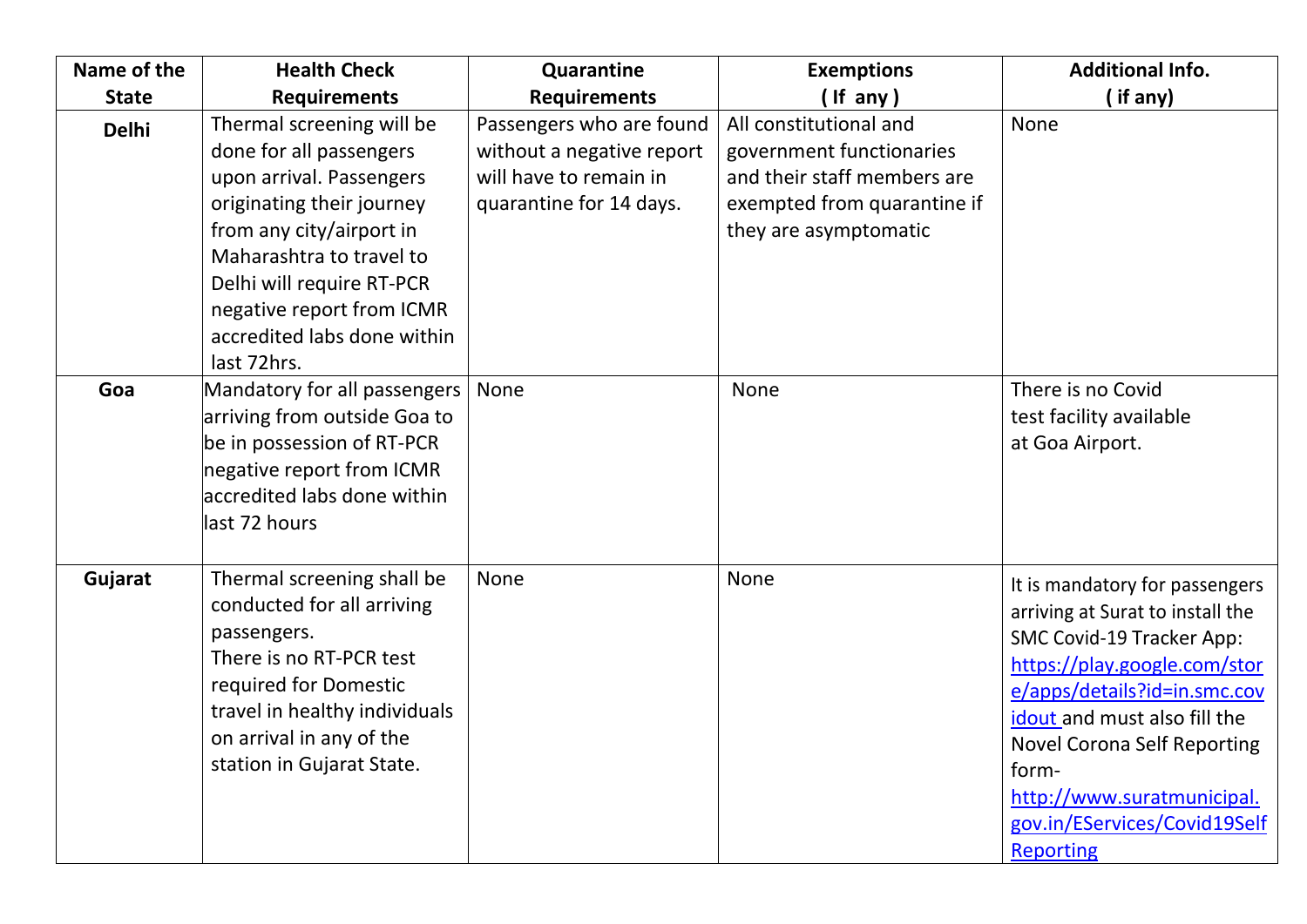| Name of the                       | <b>Health Check</b>                                                                                                                                                                                                                                                                                                         | Quarantine                                                                                                                                                                                                                                                                                                                                                                                                                              | <b>Exemptions</b>                                                                                                                                                                                                                                                                                                                                                                                                                  | <b>Additional Info.</b>                                                                                                                                                                                                                                                                                                              |
|-----------------------------------|-----------------------------------------------------------------------------------------------------------------------------------------------------------------------------------------------------------------------------------------------------------------------------------------------------------------------------|-----------------------------------------------------------------------------------------------------------------------------------------------------------------------------------------------------------------------------------------------------------------------------------------------------------------------------------------------------------------------------------------------------------------------------------------|------------------------------------------------------------------------------------------------------------------------------------------------------------------------------------------------------------------------------------------------------------------------------------------------------------------------------------------------------------------------------------------------------------------------------------|--------------------------------------------------------------------------------------------------------------------------------------------------------------------------------------------------------------------------------------------------------------------------------------------------------------------------------------|
| <b>State</b>                      | <b>Requirements</b>                                                                                                                                                                                                                                                                                                         | <b>Requirements</b>                                                                                                                                                                                                                                                                                                                                                                                                                     | (If any)                                                                                                                                                                                                                                                                                                                                                                                                                           | (if any)                                                                                                                                                                                                                                                                                                                             |
| Haryana                           | Thermal screening will be<br>done for all passengers<br>upon arrival.                                                                                                                                                                                                                                                       | All asymptomatic<br>passengers arriving at<br>Haryana will have to<br>undergo home quarantine<br>for 14 days                                                                                                                                                                                                                                                                                                                            | None                                                                                                                                                                                                                                                                                                                                                                                                                               | None                                                                                                                                                                                                                                                                                                                                 |
| <b>Himachal</b><br><b>Pradesh</b> | All asymptomatic<br>passengers arriving from all<br>states will be exempted<br>from quarantine, if they are<br>carrying a COVID negative<br>certificate through RT-PCR<br>test or TRUNAAT t/CB NAAT<br>test by an ICMR authorized<br>lab issued not earlier than<br>96 hours from the time<br>when the sample was<br>taken. | Asymptomatic passengers<br>arriving from cities with<br>high prevalence of Covid-<br>19 will have to undergo 7<br>days of institutional<br>quarantine, followed by 7<br>days of home quarantine.<br>Asymptomatic residents<br>of Himachal Pradesh who<br>had travelled to other<br>states for medical,<br><b>Business or work purpose</b><br>maybe be exempted from<br>quarantine if they exit or<br>re-enter state within 48<br>hours. | Passengers arriving from<br>cities with high prevalence of<br>Covid-19 may only be<br>exempted from institutional<br>quarantine if they are<br>travelling for exceptional and<br>compelling reasons such as<br>human distress, pregnancy,<br>death in family, serious illness<br>and parent(s) accompanied<br>by children below 10 years.<br>However, these passengers<br>will then have to undergo<br>home quarantine for 14days. | It is mandatory for all<br>passengers to install Aarogya<br>Setu App and also register at<br>least 48 hours prior to their<br>arrival on the Covid E- Pass<br>portal<br>http://covid19epass.hp.gov.in<br>Army/CAPF personnel are<br>not required to register on E<br>-Pass if they have arrived to<br>join back their official duty. |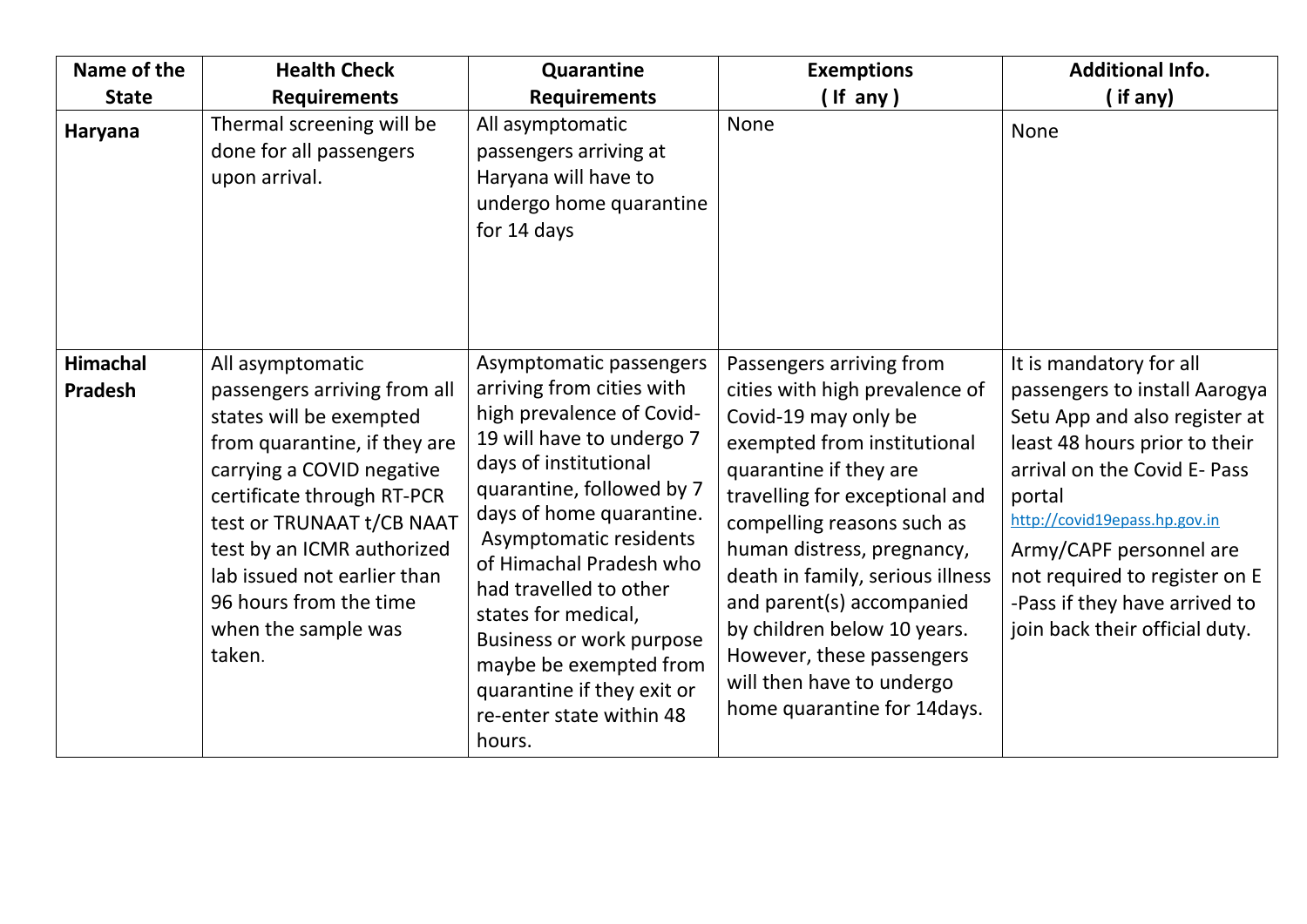| Name of the                 | <b>Health Check</b>                                                                                                                                                                                                                                                                                                                              | Quarantine                                                                                                                                                                                                                                                                                                                                                                                             | <b>Exemptions</b>                                                                                                                                                                                                                                                                                                                                                                                                                                                                                 | <b>Additional Info.</b>                                                                                                                                                                                                                                                                                                                                    |
|-----------------------------|--------------------------------------------------------------------------------------------------------------------------------------------------------------------------------------------------------------------------------------------------------------------------------------------------------------------------------------------------|--------------------------------------------------------------------------------------------------------------------------------------------------------------------------------------------------------------------------------------------------------------------------------------------------------------------------------------------------------------------------------------------------------|---------------------------------------------------------------------------------------------------------------------------------------------------------------------------------------------------------------------------------------------------------------------------------------------------------------------------------------------------------------------------------------------------------------------------------------------------------------------------------------------------|------------------------------------------------------------------------------------------------------------------------------------------------------------------------------------------------------------------------------------------------------------------------------------------------------------------------------------------------------------|
| <b>State</b>                | <b>Requirements</b>                                                                                                                                                                                                                                                                                                                              | <b>Requirements</b>                                                                                                                                                                                                                                                                                                                                                                                    | (If any)                                                                                                                                                                                                                                                                                                                                                                                                                                                                                          | (if any)                                                                                                                                                                                                                                                                                                                                                   |
| Jammu and<br><b>Kashmir</b> | All passengers arriving at<br>Jammu & Kashmir will have<br>to undergo Covid19 antigen<br>test through RT-PCR<br>method or Rapid Antigen<br>test.                                                                                                                                                                                                 | Until the test results are<br>reported negative,<br>passengers will have to<br>undergo home quarantine<br>for 14 days.<br>Passengers without<br>contactable phone number<br>with updated Aarogya<br>Setu App will have to<br>undergo institutional<br>quarantine for 14 days or<br>till their test results are<br>reported negative, in<br>which case they will be<br>released for home<br>quarantine. | <b>Asymptomatic Business</b><br>travelers carrying a confirmed<br>return ticket, confirmed hotel<br>booking and their Business ID<br>will be exempted from<br>quarantine and will be<br>permitted to proceed to their<br>hotel from the airport after<br>undergoing the Covid-19 test.<br>Personnel of Defense and<br><b>Central Armed Police Forces</b><br>returning on duty, including<br>transit labour hired by BRO to<br>go to Ladakh, will be<br>exempted from Covid-19<br>antigen testing. | Passenger is<br>Required to fill<br>Up ICMR health<br>form on arrival.                                                                                                                                                                                                                                                                                     |
| <b>Jharkhand</b>            | Passengers arriving from<br>Maharashtra, Kerala and<br>Punjab will require RT-<br>PCR/RAT negative report<br>from ICMR accredited labs<br>done within last 72hrs. RT-<br>PCR timeline starts from<br>the swab collection time.<br>Passengers without RTPCR<br>Report will be tested at<br>the airport. RTPCR/RAT test<br>will be free of cost at | Mandatory 7 days home<br>quarantine for all<br>passengers arriving into<br>the state of Jharkhand.                                                                                                                                                                                                                                                                                                     | <b>None</b>                                                                                                                                                                                                                                                                                                                                                                                                                                                                                       | For GAYA only-Passengers<br>arriving from Madhya<br>Pradesh, Delhi & NCR,<br>Gujarat, Maharashtra, Kerala<br>&Punjab will require<br><b>Vaccination Certificate/RT-</b><br>PCR/RAT negative report<br>from ICMR accredited labs.<br>RT-PCR timeline starts from<br>the swab collection time.<br>Following are the scenarios<br>for valid RAT/RT-PCR report |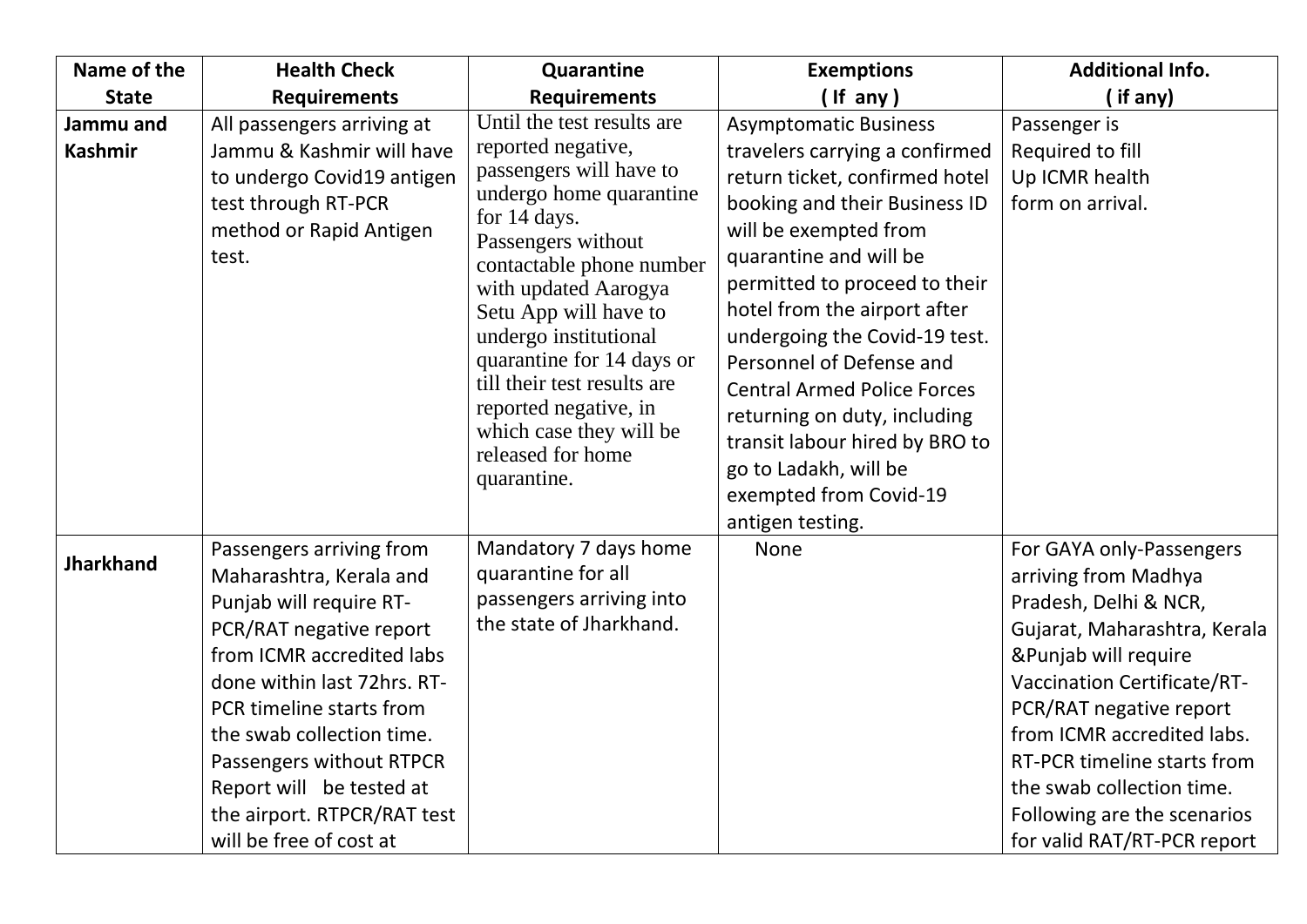| Name of the      | <b>Health Check</b>                                                                                                                                                                                                                                                                                      | Quarantine                                                                                                                     | <b>Exemptions</b> | <b>Additional Info.</b>                                                                                                                                                                                                                           |
|------------------|----------------------------------------------------------------------------------------------------------------------------------------------------------------------------------------------------------------------------------------------------------------------------------------------------------|--------------------------------------------------------------------------------------------------------------------------------|-------------------|---------------------------------------------------------------------------------------------------------------------------------------------------------------------------------------------------------------------------------------------------|
| <b>State</b>     | <b>Requirements</b>                                                                                                                                                                                                                                                                                      | <b>Requirements</b>                                                                                                            | $($ If any $)$    | (if any)                                                                                                                                                                                                                                          |
|                  | arrivals.<br>Random RAT test will be<br>done for other sector<br>passengers.                                                                                                                                                                                                                             |                                                                                                                                |                   | / Vaccination certificate<br>Rapid Antigen Report within<br>24 hours. RT-PCR report<br>within 72hours. 14 days past<br>certificate of both doses of<br>COVID vaccination.<br>Rapid Antigen Facility is<br>available at arrivals (free of<br>cost) |
| <b>Karnataka</b> | The process of verifying the<br><b>RT- PCR Negative Test</b><br>Report for individuals<br>arriving from Maharashtra,<br>Kerala, Punjab and<br>Chandigarh has been<br>stopped. However, it is<br>mandatory that those with<br>COVID-19 symptoms<br>should carry a RT- PCR<br><b>Negative Test Report.</b> |                                                                                                                                |                   |                                                                                                                                                                                                                                                   |
| Kerala           | Travelers from other<br>States to Kerala shall carry a<br>RT- PCR negative certificate<br>taken within 72 hours                                                                                                                                                                                          | All asymptomatic<br>passengers to undergo<br>home quarantine for 14<br>days. Passengers visiting<br>Kerala for less than? days |                   | All passengers arriving at<br>Kerala must have a valid e-<br>pass after registering their<br>details in state's COVID                                                                                                                             |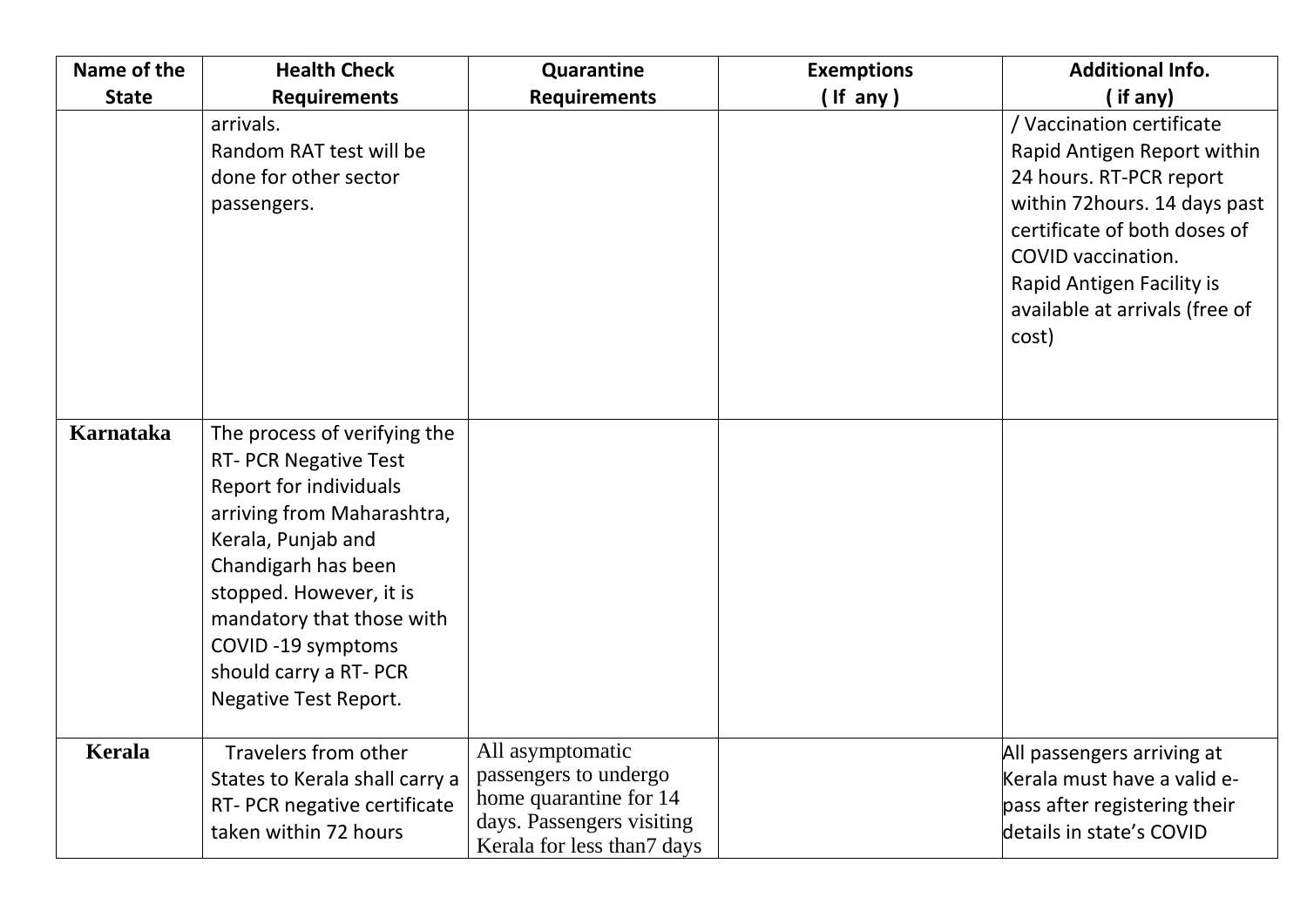| Name of the  | <b>Health Check</b>                                    | Quarantine                                                                                                                                                                                                                                                                                                                                                                                                                                                                                                                                                                        | <b>Exemptions</b>                                                                   | <b>Additional Info.</b>                                                                                                                                                      |
|--------------|--------------------------------------------------------|-----------------------------------------------------------------------------------------------------------------------------------------------------------------------------------------------------------------------------------------------------------------------------------------------------------------------------------------------------------------------------------------------------------------------------------------------------------------------------------------------------------------------------------------------------------------------------------|-------------------------------------------------------------------------------------|------------------------------------------------------------------------------------------------------------------------------------------------------------------------------|
| <b>State</b> | <b>Requirements</b>                                    | <b>Requirements</b>                                                                                                                                                                                                                                                                                                                                                                                                                                                                                                                                                               | (If any)                                                                            | (if any)                                                                                                                                                                     |
|              | before the start of journey.                           | are exempted from home<br>quarantine provided they<br>obtain an entry pass for<br>short visit from the<br>Jagratha portal<br>https://covid19jagratha.ke<br>rala.nic.in/home/shortVisi                                                                                                                                                                                                                                                                                                                                                                                             |                                                                                     | Jagratha portal, without which<br>the passenger will not be<br>permitted to exit the airport -<br>https://covid19jagratha.kerala<br>nic.in/home/addMedicalEmer<br>gencyPass. |
| Ladakh       | Thermal screening shall be<br>done for all passengers. | All asymptomatic<br>passengers arriving at<br>Ladakh will be<br>exempted from<br>quarantine if they are<br>carrying a Covid-19<br>negative certificate by an<br><b>ICMR</b> - authorized lab<br>issued within 48 hours<br>before arrival.<br>All other passengers will<br>have to undergo<br>mandatory home<br>quarantine for 7 days.<br>Workers are advised to<br>arrive at Ladakh through<br>contractor(s) or Labour<br>agencies and will be<br>exempted from<br>quarantine if they are<br>also carrying a Covid-19<br>negative certificate by an<br><b>ICMR-authorized lab</b> | Personal of Defense & Central<br>Armed Police are exempted<br>from above provisions | None                                                                                                                                                                         |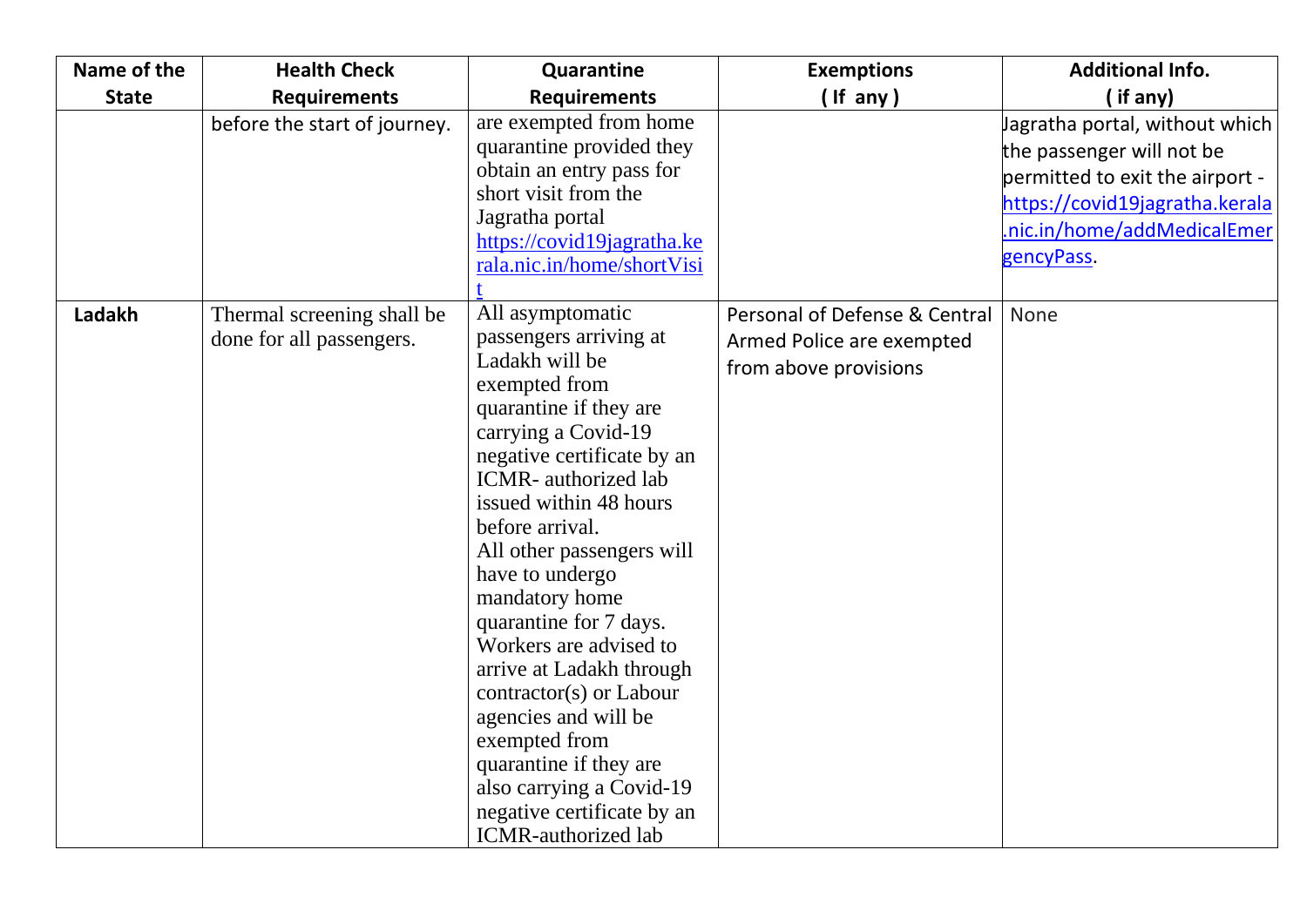| Name of the       | <b>Health Check</b>                                                                                                                                                                                                                                                                                                                                                                                                                                                                                                                                                                                                           | Quarantine                                                                                                                                                                             | <b>Exemptions</b> | <b>Additional Info.</b>                                                                                                                                                            |
|-------------------|-------------------------------------------------------------------------------------------------------------------------------------------------------------------------------------------------------------------------------------------------------------------------------------------------------------------------------------------------------------------------------------------------------------------------------------------------------------------------------------------------------------------------------------------------------------------------------------------------------------------------------|----------------------------------------------------------------------------------------------------------------------------------------------------------------------------------------|-------------------|------------------------------------------------------------------------------------------------------------------------------------------------------------------------------------|
| <b>State</b>      | <b>Requirements</b>                                                                                                                                                                                                                                                                                                                                                                                                                                                                                                                                                                                                           | <b>Requirements</b>                                                                                                                                                                    | $($ If any $)$    | (if any)                                                                                                                                                                           |
|                   |                                                                                                                                                                                                                                                                                                                                                                                                                                                                                                                                                                                                                               | issued within 48 hours<br>before arrival. If they do<br>not carry this report,<br>they will have to<br>undergo7 days of<br>institutional quarantine<br>followed by a Covid-19<br>test. |                   |                                                                                                                                                                                    |
| Madhya<br>Pradesh | NegativeRT-PCR certificate<br>not older than 48 hours, shall<br>be compulsory for the<br>flights arriving in Indore<br>from Maharashtra. Those<br>without RT- PCR test report<br>will be compulsorily tested<br>on arrival at Indore Airport<br>with a charge which will be<br>borne by the passengers.<br><b>Negative RT-PCR</b><br>certificate, not older than 72<br>hours, shall be compulsory<br>for the flights arriving at<br><b>Bhopal</b> from Maharashtra.<br>Passengers without RTPCR<br>test report will be<br>compulsorily tested at<br>Bhopal Airport with a<br>charge which will be borne<br>by the passengers. | All other asymptomatic<br>passengers arriving into<br>Madhya Pradesh are<br>exempted from quarantine<br>and must self-monitor<br>their health for at least14<br>days.                  |                   | Self-declaration is mandatory<br>for all arriving passengers to<br>Indore. Link for self-<br>declaration is given<br>below. https://indore.accelda<br>sh.com/self-declaration-form |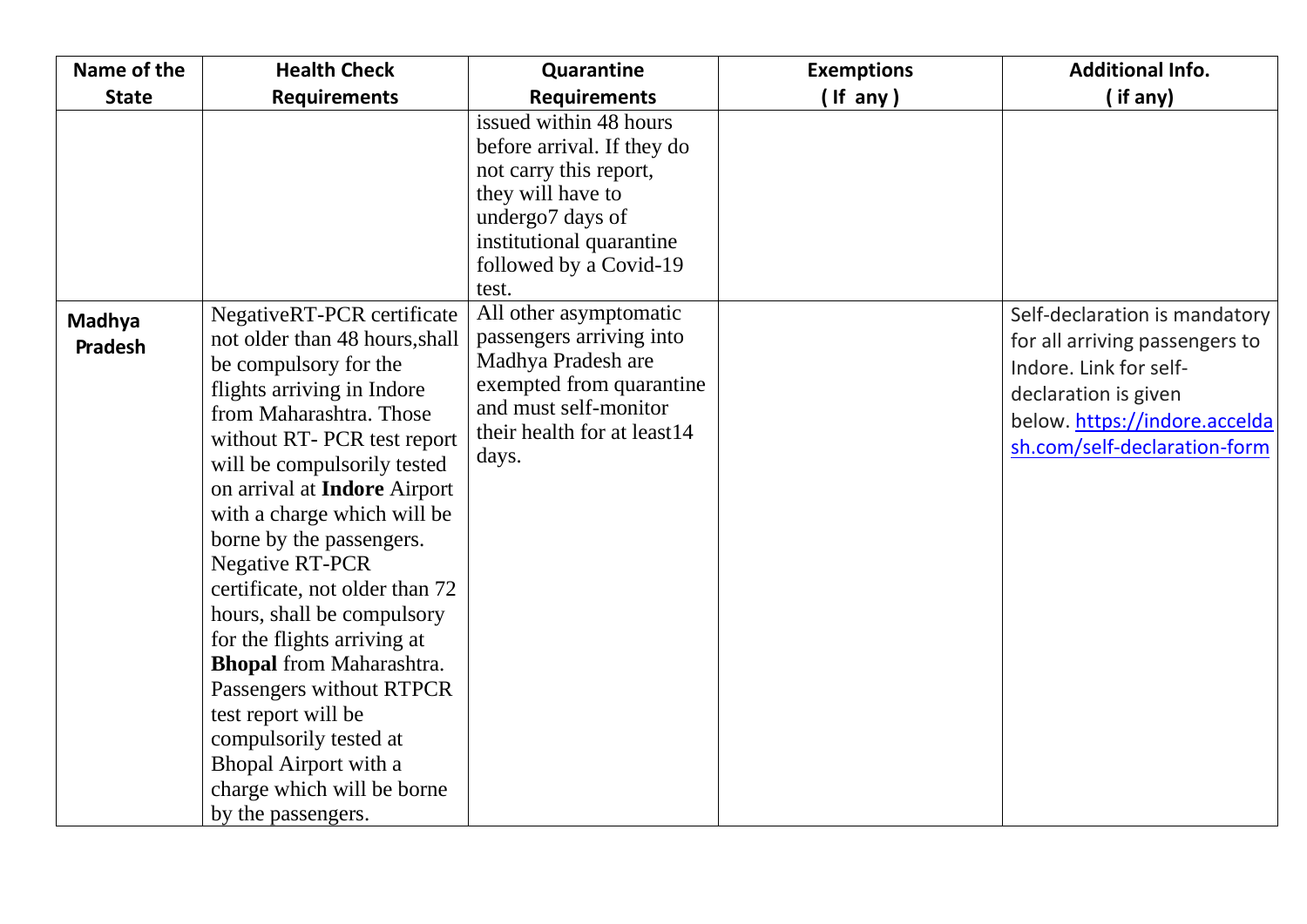| Name of the  | <b>Health Check</b>                                                                                                                                                                                                                                                                                                                                                                                                                                            | Quarantine                                                                                                                                                                                                                                                                                                                                                                                                                                                                                                                                                                    | <b>Exemptions</b>                                                                                                                                                                                              | <b>Additional Info.</b>                                                                                                                |
|--------------|----------------------------------------------------------------------------------------------------------------------------------------------------------------------------------------------------------------------------------------------------------------------------------------------------------------------------------------------------------------------------------------------------------------------------------------------------------------|-------------------------------------------------------------------------------------------------------------------------------------------------------------------------------------------------------------------------------------------------------------------------------------------------------------------------------------------------------------------------------------------------------------------------------------------------------------------------------------------------------------------------------------------------------------------------------|----------------------------------------------------------------------------------------------------------------------------------------------------------------------------------------------------------------|----------------------------------------------------------------------------------------------------------------------------------------|
| <b>State</b> | <b>Requirements</b>                                                                                                                                                                                                                                                                                                                                                                                                                                            | <b>Requirements</b>                                                                                                                                                                                                                                                                                                                                                                                                                                                                                                                                                           | $($ If any $)$                                                                                                                                                                                                 | (if any)                                                                                                                               |
| Maharashtra  | It is mandatory for<br>passengers to carry<br>negative RT-PCR report not<br>earlier than 48 hours before<br>the time of entry into<br>Maharashtra.<br>Passengers without RT-PCR<br>report will not be permitted<br>to board the flight.<br>RT-PCR timeline starts from<br>the swab collection time.<br><b>Nagpur-All passengers</b><br>arriving from Delhi to<br>Nagpur must carry RT-PCR<br>negative report not older<br>than 72 hours prior to<br>departure. | All passengers who intend<br>to stay in Maharashtra for<br>a period of 7 days or less<br>shall be exempted from<br>mandatory quarantine.<br>Such passengers will have<br>to share the details of their the other necessary Covid<br>return/onward journey.<br>Other passengers will<br>have to undergo home<br>quarantine for 14 days.<br>To seek exemption from<br>home quarantine, it is<br>mandatory to upload the<br>request<br>online at<br>https://portal.mcgm.gov.i<br>n, before your travel.<br>Application sent for<br>exemption via emails will<br>not be accepted. | The armed forces personnel<br>and their families from the<br>Army, Navy, Air force and the<br>Coast Guard are exempted<br>from the above-mentioned RT-<br>PCR tests subject to following<br>related protocols. | All passengers travelling<br>from airports located within<br>Maharashtra are exempted<br>from RT-PCR Test/Certificate<br>requirements. |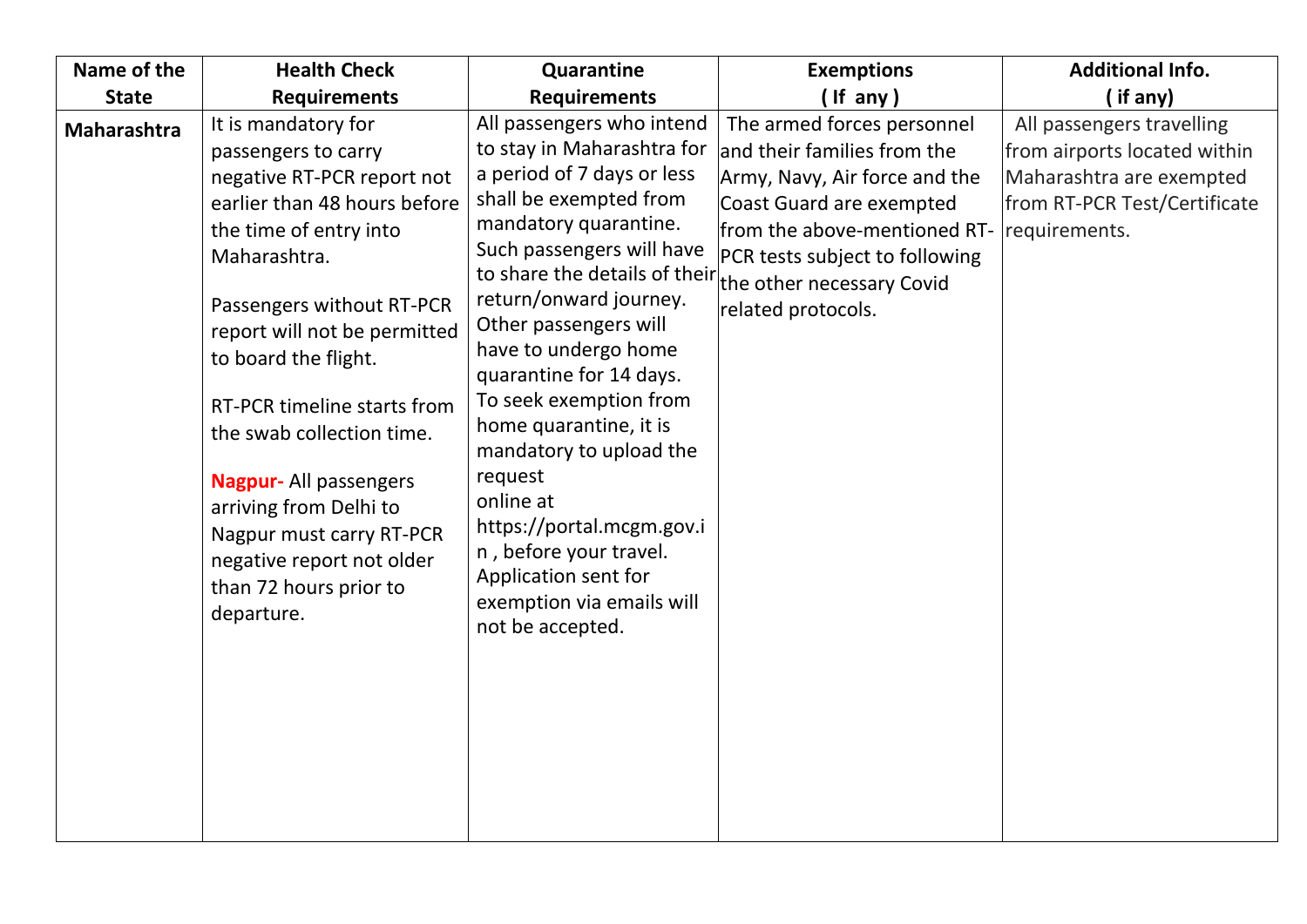| Name of the      | <b>Health Check</b>                                                                                                                                                                                                                                                                                             | Quarantine          | <b>Exemptions</b> | <b>Additional Info.</b>                                                                                                                                                            |
|------------------|-----------------------------------------------------------------------------------------------------------------------------------------------------------------------------------------------------------------------------------------------------------------------------------------------------------------|---------------------|-------------------|------------------------------------------------------------------------------------------------------------------------------------------------------------------------------------|
| <b>State</b>     | <b>Requirements</b>                                                                                                                                                                                                                                                                                             | <b>Requirements</b> | $($ If any $)$    | $($ if any $)$                                                                                                                                                                     |
| <b>Manipur</b>   | Thermal screening shall be<br>done for all passengers. All<br>persons entering Manipur<br>irrespective of place of<br>origin shall be allowed<br>entry only on mandatory<br>production of a negative<br>RAT/RT-PCR/True Nat/CB-<br>NAATCOVID-19test report<br>taken within 72 hours from<br>arrival in Manipur. | None                | <b>None</b>       | None                                                                                                                                                                               |
| <b>Meghalaya</b> | <b>RT-PCR test for all arriving</b><br>passengers on chargeable<br>basis incase passenger is not<br>carrying a negative COVID-19<br>report on arrival (not earlier<br>than 72 hours prior to<br>arrival).                                                                                                       | <b>None</b>         | None              | All passengers must register<br>on the State portal to<br>generate a unique e-invite<br>http://meghalayaonline.gov.i<br>n/covid/testing.htm                                        |
| <b>Mizoram</b>   | Covid Test should be within<br>96 hours from arrival.                                                                                                                                                                                                                                                           | None                | None              | Passengers without negative<br><b>COVID report from ICMR</b><br>recognized lab will be<br>subjected to screening at<br>medical counter at entry<br>point by RAPID ANTIGEN<br>TEST. |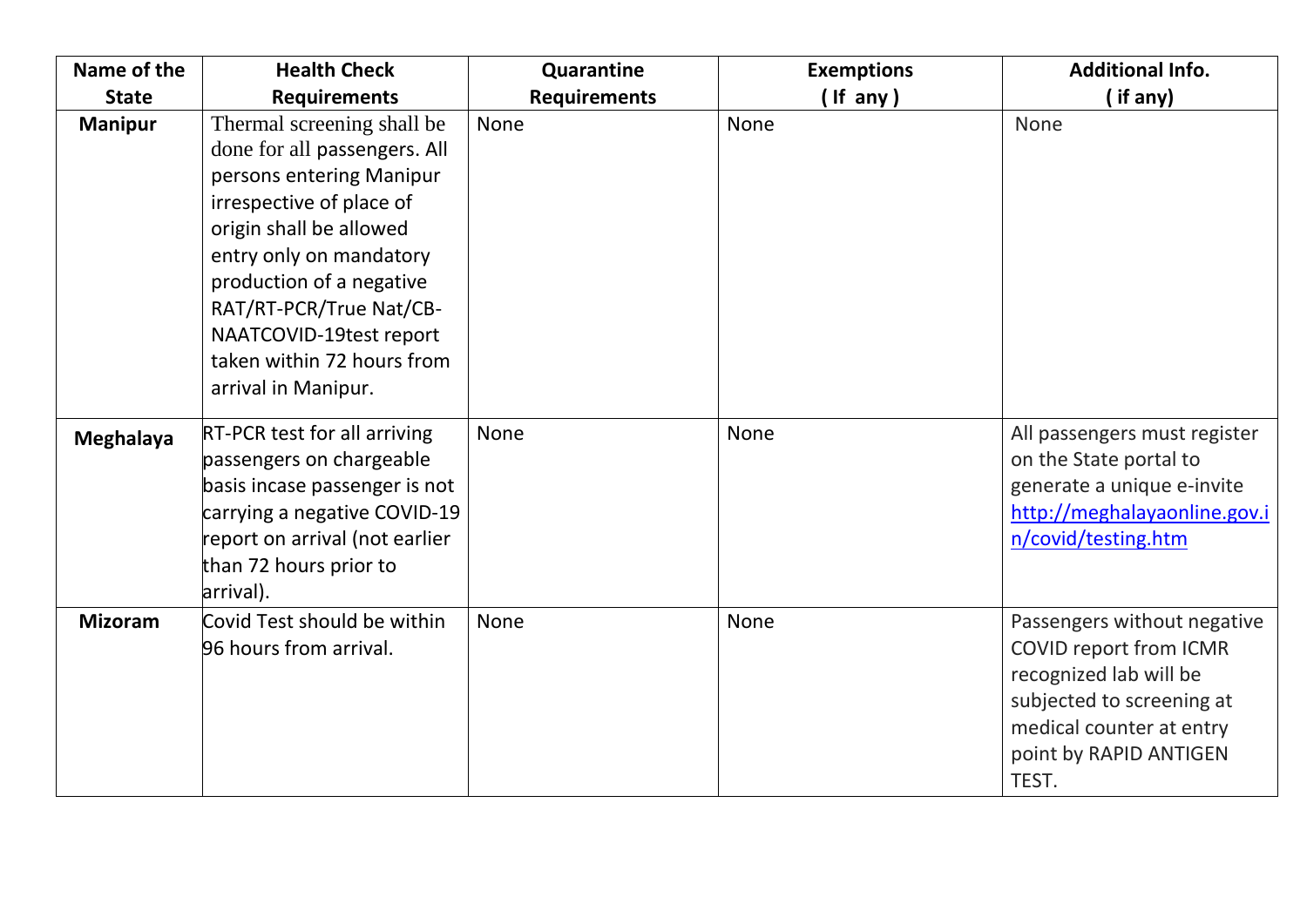| Name of the     | <b>Health Check</b>            | Quarantine                 | <b>Exemptions</b>             | <b>Additional Info.</b>          |
|-----------------|--------------------------------|----------------------------|-------------------------------|----------------------------------|
| <b>State</b>    | <b>Requirements</b>            | <b>Requirements</b>        | (If any)                      | (if any)                         |
| <b>Nagaland</b> | All passengers must have       | 07 days of Institutional   | Below categories of           | All travelers are required to    |
|                 | their RT-PCR (negative)        | Quarantine followed by     | passengers shall be exempted  | install and register on the      |
|                 | report with them from an       | 14 days of Home            | from Institutional Quarantine | Covid Nagaland visitor's         |
|                 | <b>ICMR</b> approved lab not   | Quarantine for all other   | subject to 28 days of Home    | app and fil the Self Declaration |
|                 | earlier than 72 hours of       | passengers.                | Quarantine                    | form. Below categories of        |
|                 | arrival into the state of      | In case the person         | 1. Person above the age of 60 | passengers shall be exempted     |
|                 | Nagaland through RT-PCR /      | concerned does not have    | years,                        | from Institutional Quarantine    |
|                 | TrueNat / CBNAAT               | the negative test report   | 2. Children & parents of      | subject to 28 days of Home       |
|                 | All travelers are required to  | or if he/she hasn't        | children 10 years & below     | Quarantine with active           |
|                 | install and register on the    | completed COVID-19         | 3. Pregnant women &           | surveillance 1. Person above     |
|                 | Covid Nagaland visitor's app   | vaccination, then the      | accompanying spouse.          | the age of 60 years, 2. Children |
|                 | and fill the Self Declaration  | person has to quarantine   |                               | & parents of children 10 years   |
|                 | form.                          | for 10 (ten) days in the   |                               | & below 3. Pregnant women &      |
|                 |                                | State.                     |                               | accompanying spouse.             |
| Odisha          | New guidelines with effect     | People coming without      | <b>None</b>                   | International arriving           |
|                 | from 01/06/2021 0500 Hrs:      | such report shall have to  |                               | passengers having RT-PCR         |
|                 | Passengers coming to           | undergo 7 days             |                               | negative report would be         |
|                 | odisha from other states       | mandatory                  |                               | exempted from institutional      |
|                 | have to produce Rapid          | home/institutional         |                               | quarantine. Accordingly,         |
|                 | Antigen Test(-ve)/RT-PCR(-     | quarantine/paid            |                               | MoCA vide OM dated 07-08-        |
|                 | ve) report or Final            | quarantine. If there is no |                               | 2020 has allowed for onward      |
|                 | <b>Vaccination Certificate</b> | suitable facility for home |                               | air journey of International     |
|                 | obtained within 48 hours       | quarantine, he/she may     |                               | arriving passengers, when        |
|                 | before entering Odisha.        | opt for institutional/paid |                               | exemption from institutional     |
|                 |                                | quarantine in identified   |                               | quarantine is granted by the     |
|                 |                                | facilities for 7 days.     |                               | state authorities (of the entry  |
|                 |                                | However in case of non-    |                               | airport) on the basis of         |
|                 |                                | compliance of the Covid    |                               | negative RT-PCR test report,     |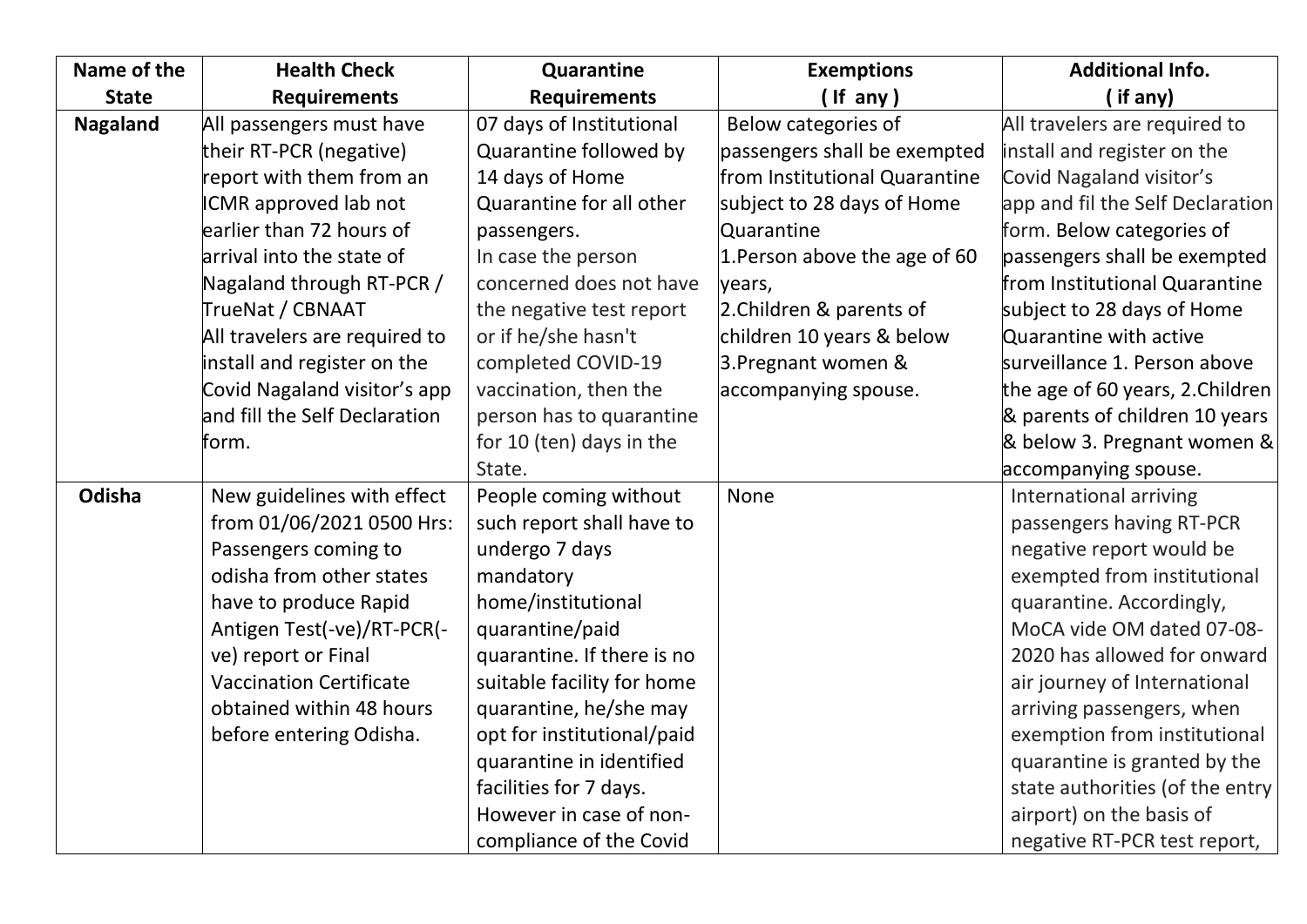| Name of the  | <b>Health Check</b>          | Quarantine                     | <b>Exemptions</b> | <b>Additional Info.</b>          |
|--------------|------------------------------|--------------------------------|-------------------|----------------------------------|
| <b>State</b> | <b>Requirements</b>          | <b>Requirements</b>            | $($ If any $)$    | (if any)                         |
|              |                              | protocols and home             |                   | for which test was conducted     |
|              |                              | quarantine guidelines          |                   | within 72 hours prior to         |
|              |                              | issued by MoHFW/H&FW           |                   | undertaking the journey.         |
|              |                              | dept of Govt of Odisha,        |                   | • Movement of Persons on         |
|              |                              | such persons shall be          |                   | Vande Bharat and air             |
|              |                              | quarantined in                 |                   | transport bubble flights will    |
|              |                              | institutional facilities for 7 |                   | continue to be regulated as      |
|              |                              | days.                          |                   | per SoP issued                   |
| Punjab       | All passengers arriving into | All asymptomatic               |                   | All passengers landing at        |
|              | the state must carry         | passengers arriving at         |                   | Punjab must download and         |
|              | negative RT-PCR report of    | Punjab will have to            |                   | register themselves on the       |
|              | not more than 72 hours old   | undergo home quarantine        |                   | Cova App                         |
|              | or Vaccination certificate   | for 14 days.                   |                   | https://play.google.com/stor     |
|              | (at least one dose) over 2   |                                |                   | e/apps/details?id=in.gov.punj    |
|              | weeks old.                   |                                |                   | ab.cova&hl=en IN before          |
|              | <b>Chandigarh</b>            |                                |                   | their travel.                    |
|              | Thermal screening will be    | None                           | None              | RT-PCR testing facility will not |
|              | done for all passengers.     |                                |                   | be available on domestic         |
|              | It is mandatory for          |                                |                   | arrivals at Amritsar airport.    |
|              | passengers arriving in to    |                                |                   |                                  |
|              | Chandigarh from other        |                                |                   |                                  |
|              | states/UT to carry a         |                                |                   |                                  |
|              | negative RT-PCR report not   |                                |                   |                                  |
|              | earlier than 72 hours from   |                                |                   | All passenger must register      |
|              | an ICMR approved             |                                |                   | on COVA Punjab App before        |
|              | laboratory or be in          |                                |                   | commencing their journey         |
|              | possession of vaccination    |                                |                   |                                  |
|              | certificate (at least one    |                                |                   |                                  |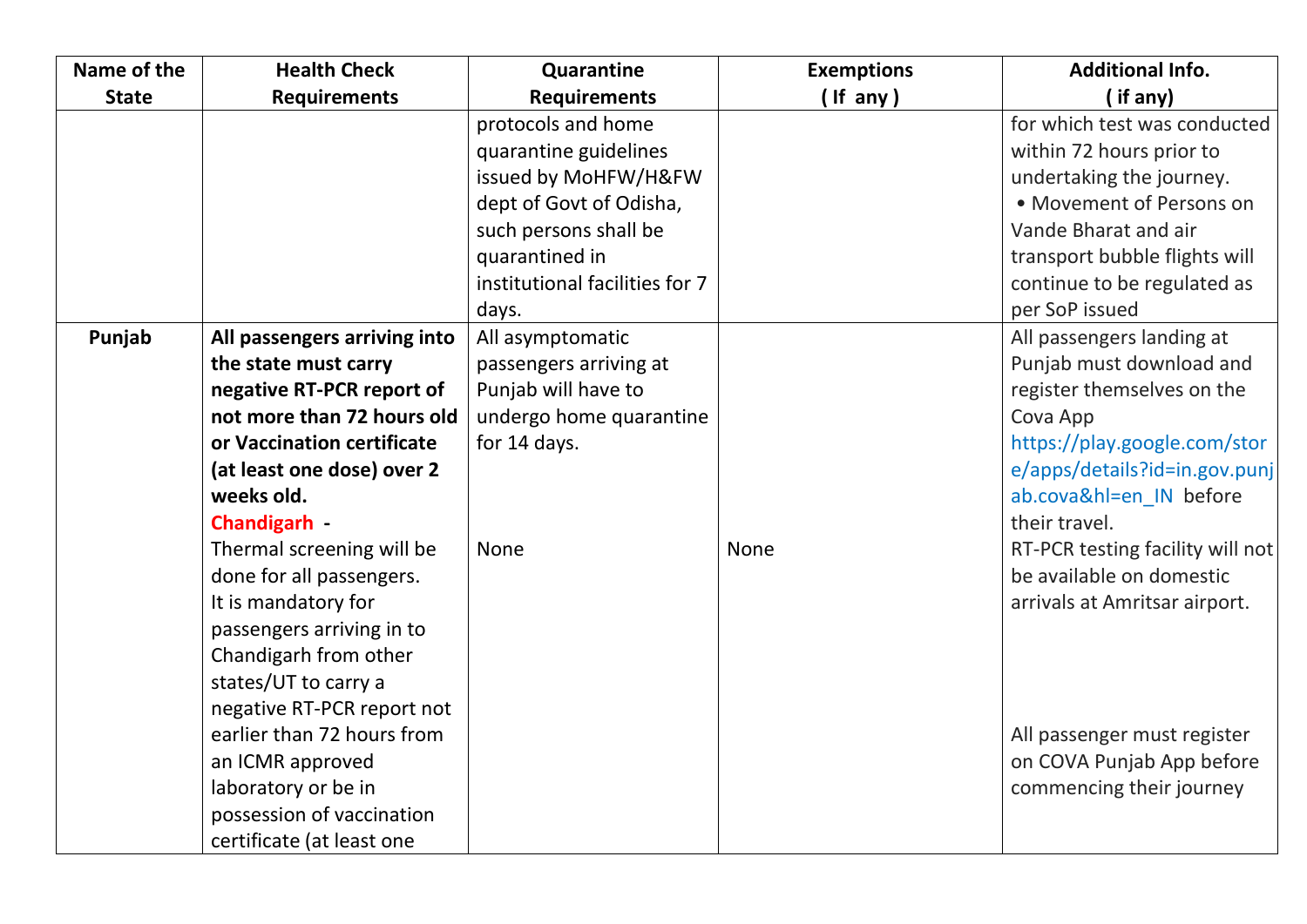| Name of the  | <b>Health Check</b>                                                                                                                                                                                                 | Quarantine                                                                                                                                                                                                                                                                                                                                                                                                                                                                                   | <b>Exemptions</b> | <b>Additional Info.</b> |
|--------------|---------------------------------------------------------------------------------------------------------------------------------------------------------------------------------------------------------------------|----------------------------------------------------------------------------------------------------------------------------------------------------------------------------------------------------------------------------------------------------------------------------------------------------------------------------------------------------------------------------------------------------------------------------------------------------------------------------------------------|-------------------|-------------------------|
| <b>State</b> | <b>Requirements</b>                                                                                                                                                                                                 | <b>Requirements</b>                                                                                                                                                                                                                                                                                                                                                                                                                                                                          | (If any)          | (if any)                |
|              | dose) over 2 weeks old. RT-<br>PCR timeline starts from the<br>swab collection time.                                                                                                                                |                                                                                                                                                                                                                                                                                                                                                                                                                                                                                              |                   |                         |
| Rajasthan    | All passengers arriving<br>Jaipur by their flights must<br>have their RT-PCR<br>(negative) report with them<br>from an ICMR approved lab<br>not earlier than 72 hours of<br>arrival into the state of<br>Rajasthan. | In case any passenger<br>lands at Jaipur airport<br>without RT-PCR report, he<br>will have to undergo RT-<br>PCR test at airport and<br>will be home quarantine<br>till the time report comes<br>and if report is positive<br>passenger will be home<br>quarantine for 14 days as<br>per State Govt. guidelines.<br>In case passenger does<br>not belong to Jaipur or<br>Rajasthan (Tourist,<br>Businessman), he will may<br>have to make his own<br>arrangements for getting<br>quarantine. | None              | None                    |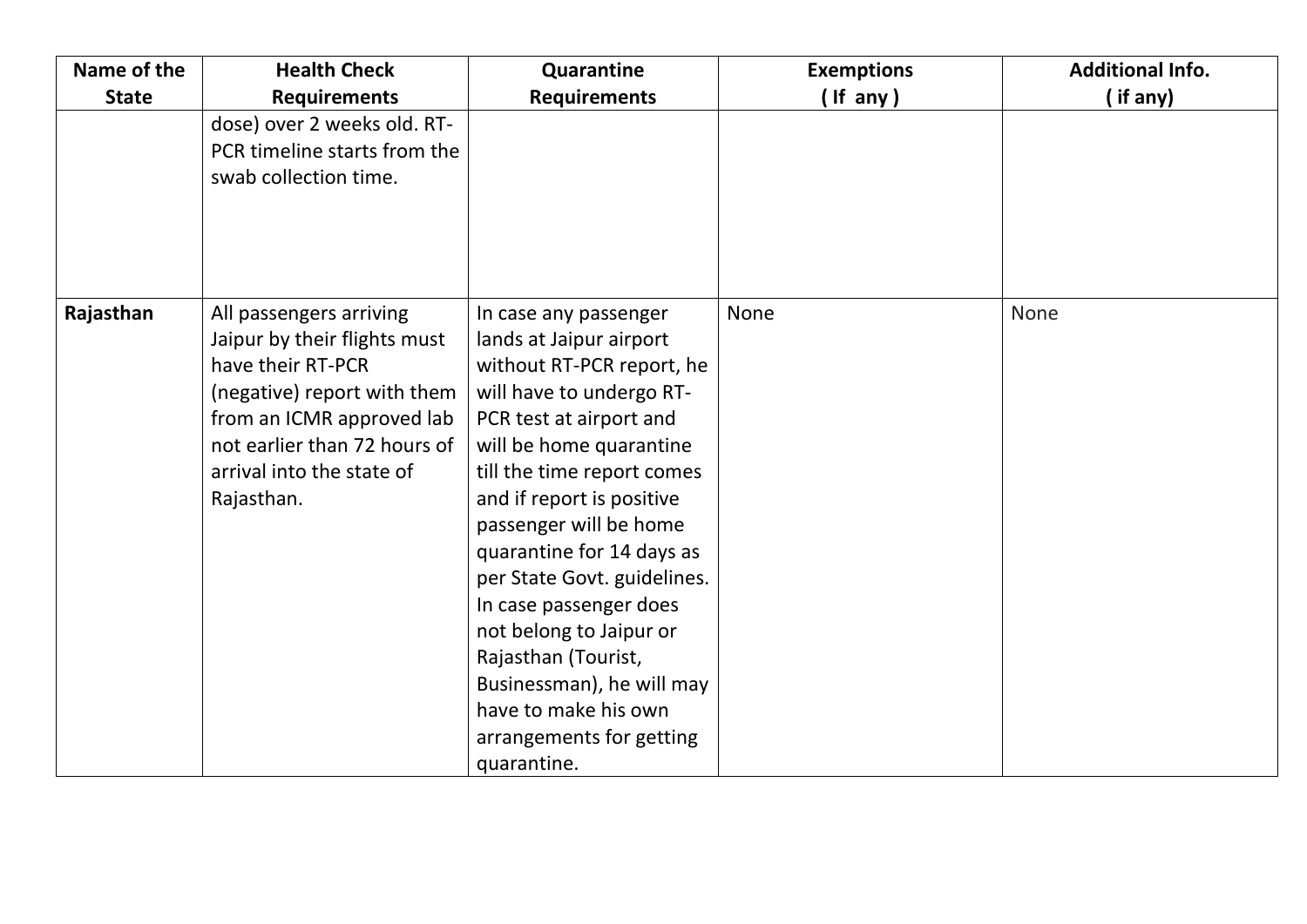| Name of the       | <b>Health Check</b>           | Quarantine                | <b>Exemptions</b> | <b>Additional Info.</b>   |
|-------------------|-------------------------------|---------------------------|-------------------|---------------------------|
| <b>State</b>      | <b>Requirements</b>           | <b>Requirements</b>       | (If any)          | if any)                   |
| <b>Tamil Nadu</b> | COVID Testing will be done    | 7 days of Home            | <b>None</b>       | It is mandatory for       |
|                   | to symptomatic persons        | Quarantine & 7 days of    |                   | passengers to have TN e-  |
|                   | coming from Maharashtra &     | self-monitoring for all   |                   | pass by registering on    |
|                   | Kerala. All passengers        | passengers arriving into  |                   | https://tnepass.tnega.org |
|                   | arriving in Coimbatore to     | <b>Tamil Nadu from</b>    |                   | before their travel.      |
|                   | have Auto E-Pass & also       | Maharashtra & Kerala.     |                   |                           |
|                   | carry a negative RT-PCR       | Other asymptomatic        |                   |                           |
|                   | report not earlier than 72    | passengers from all       |                   |                           |
|                   | hours from the time of        | states, apart from        |                   |                           |
|                   | departure. The same is not    | Maharashtra and Gujarat,  |                   |                           |
|                   | applicable for passengers     | must undergo home         |                   |                           |
|                   | arriving from Karnataka,      | quarantine for 14 days.   |                   |                           |
|                   | Andhra Pradesh &              |                           |                   |                           |
|                   | Puducherry. In case the       |                           |                   |                           |
|                   | passenger arrives without     |                           |                   |                           |
|                   | RT-PCR report, COVID          |                           |                   |                           |
|                   | testing shall be done free of |                           |                   |                           |
|                   | cost at Coimbatore airport.   |                           |                   |                           |
| <b>Telangana</b>  | It is mandatory for all       | Asymptomatic passengers   | None              | None                      |
|                   | passengers to install the     | arriving at Telangana are |                   |                           |
|                   | Aarogya Setu App              | exempted from             |                   |                           |
|                   |                               | quarantine                |                   |                           |
|                   |                               |                           |                   |                           |
|                   |                               |                           |                   |                           |
|                   |                               |                           |                   |                           |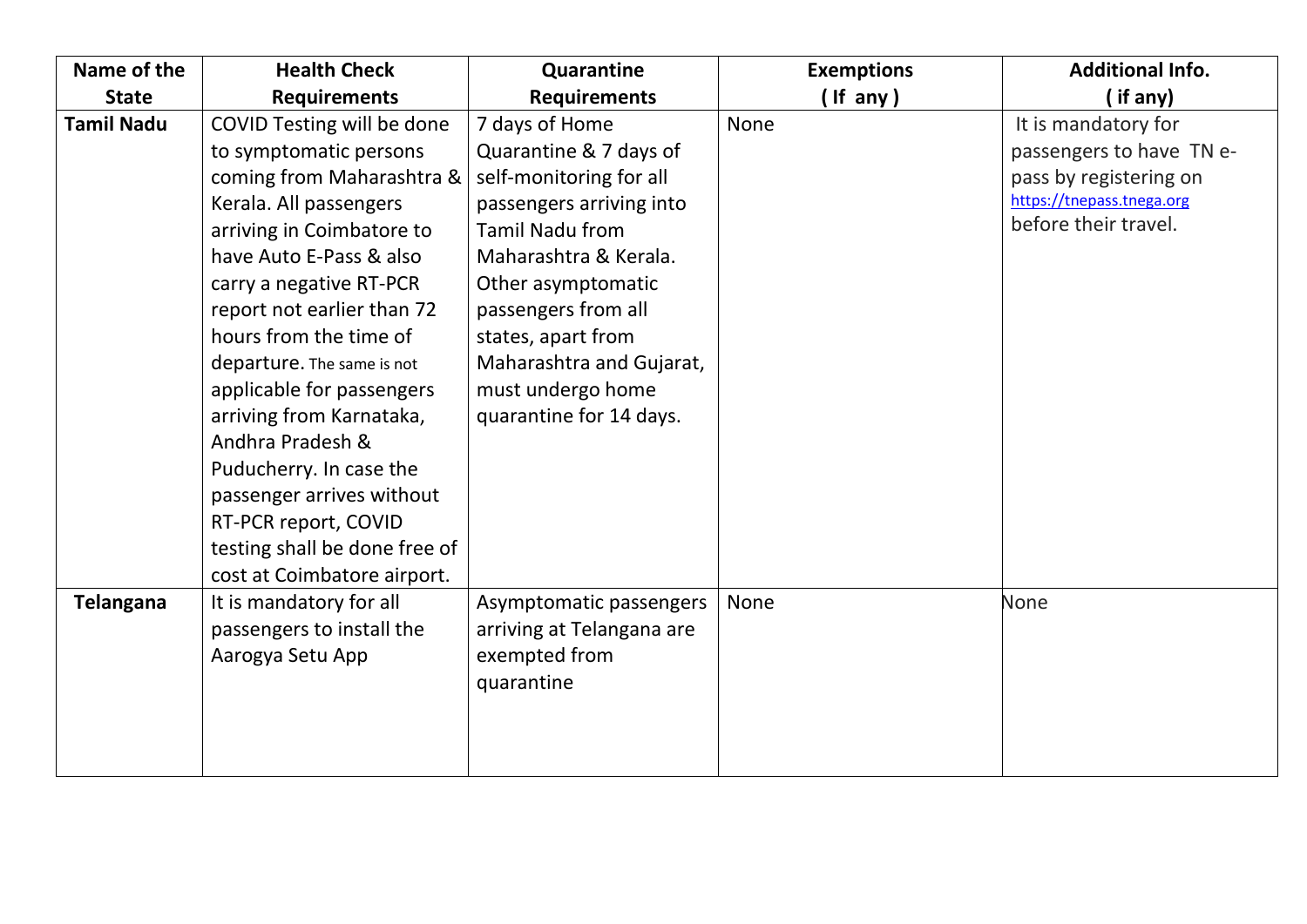| Name of the        | <b>Health Check</b>                                                                                                                                                                                                                                                                                                                  | Quarantine                                                                                                                                                                                                                               | <b>Exemptions</b>                                                                                                                                                                        | <b>Additional Info.</b>                                                                                       |
|--------------------|--------------------------------------------------------------------------------------------------------------------------------------------------------------------------------------------------------------------------------------------------------------------------------------------------------------------------------------|------------------------------------------------------------------------------------------------------------------------------------------------------------------------------------------------------------------------------------------|------------------------------------------------------------------------------------------------------------------------------------------------------------------------------------------|---------------------------------------------------------------------------------------------------------------|
| <b>State</b>       | <b>Requirements</b>                                                                                                                                                                                                                                                                                                                  | <b>Requirements</b>                                                                                                                                                                                                                      | (If any)                                                                                                                                                                                 | (if any)                                                                                                      |
| <b>Tripura</b>     | Negative test report for<br>COVID-19 done by RT-<br>PCR/True NAAT/CBNAAT of<br>72 hours prior to journey.<br>All the passengers coming<br>by air from Maharashtra<br>will be mandatorily tested<br>by Rapid Antigen Test (RAT)<br>for COVID-19.                                                                                      | All Symptomatic<br>passengers shall undergo<br>14 days Quarantine.                                                                                                                                                                       | None                                                                                                                                                                                     | <b>None</b>                                                                                                   |
| <b>Uttarakhand</b> | COVID Test will be done<br>(free of cost) for passengers<br>arriving from Maharashtra,<br>Kerala & Gujarat.<br>All passengers will be<br>exempted from home<br>quarantine if they arrive<br>with RT- PCR/True<br>NAT/CBNAAT/Antigen test<br>with negative report mot<br>more than 96hrs before<br>arrival. This is not<br>mandatory. | Home quarantine for<br>visitors coming for more<br>than 7 days.<br>No quarantine for<br>travelers coming to<br>Uttarakhand with stay<br>less than 7 days.<br>10 days of Institutional<br>quarantine for Army &<br>paramilitary personal. | Govt official from state &<br>center, Judges of Supreme &<br>High court and other judicial<br>officers, MP's & MLA of<br>Uttarakhand & support staff<br>are exempted from<br>quarantine. | All passengers need to<br>register (Mandatory) on state<br>website:<br>http://smartcitydehradun.uk.<br>gov.in |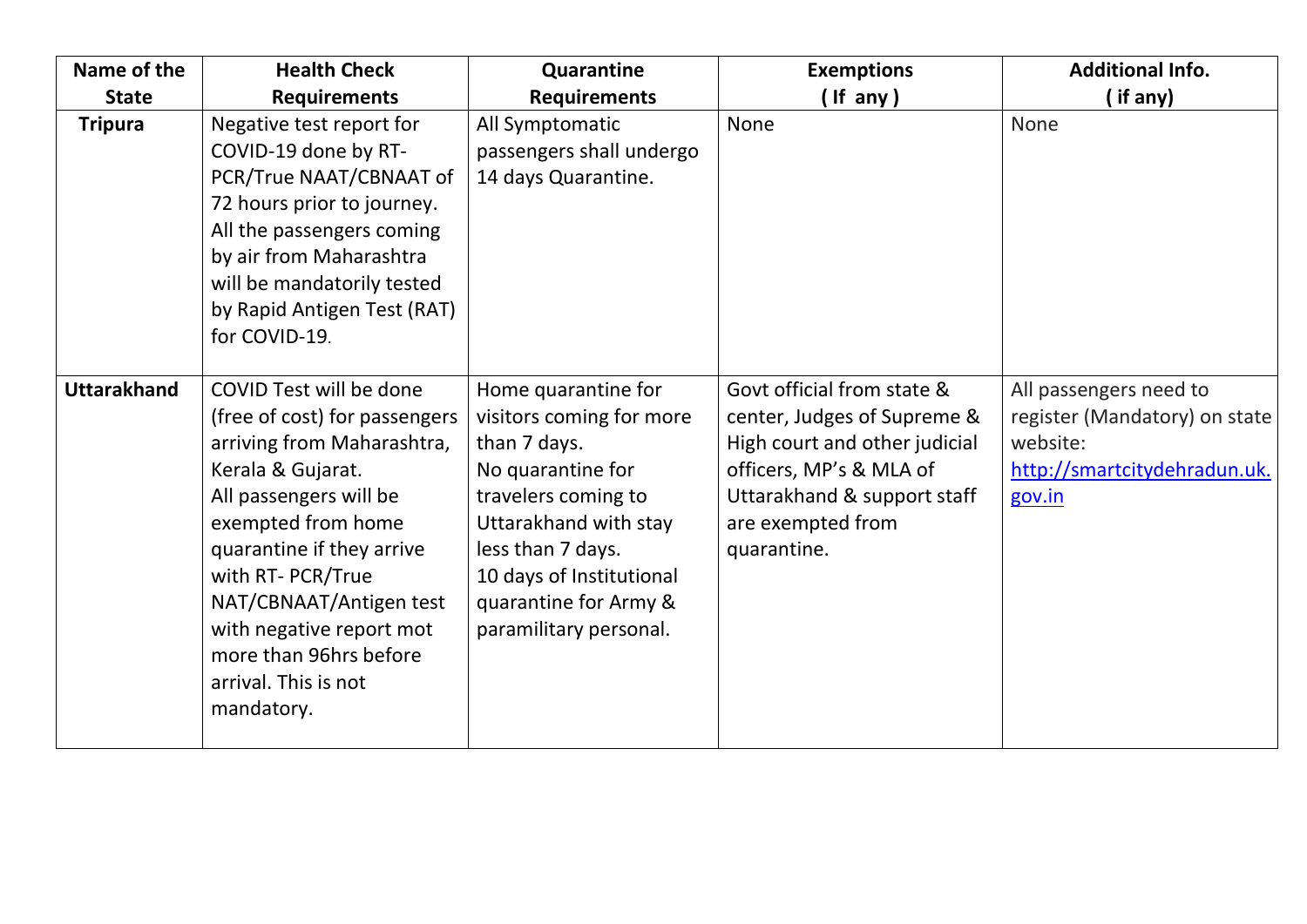| Name of the          | <b>Health Check</b>              | Quarantine                | <b>Exemptions</b>             | <b>Additional Info.</b>            |
|----------------------|----------------------------------|---------------------------|-------------------------------|------------------------------------|
| <b>State</b>         | <b>Requirements</b>              | <b>Requirements</b>       | $($ If any $)$                | (if any)                           |
| <b>Uttar Pradesh</b> | RT-PCR negative report           | 14 days home quarantine   | Passengers exiting            | Mandatory requirement of           |
|                      | from ICMR accredited labs        |                           | Uttar Pradesh within 7 days   | Aarogya Setu App and               |
|                      | done within last 72 hours        |                           | of arrival shall be exempted  | registration on                    |
|                      | for passengers arriving from     |                           | from mandatory quarantine     | https://reg.upcovid.in             |
|                      | Kerala and Maharashtra.          |                           | subject to validation of      | Any passengers found with          |
|                      | If the passengers are not        |                           | return/onward travel.         | <b>SYMPTOMS</b> and not carrying   |
|                      | carrying the RT-PCR              |                           |                               | the RT-PCR negative report         |
|                      | negative report, then they       |                           |                               | will only undergo "RT-PCR          |
|                      | will undergo the "RAPID          |                           |                               | test" at Varanasi Airport.         |
|                      | <b>ANTIGEN TEST" at Varanasi</b> |                           |                               | <b>Both RAPID ANTIGEN &amp;RT-</b> |
|                      | Airport.                         |                           |                               | PCR test will be free of cost      |
|                      |                                  |                           |                               | by the state authorities.          |
| <b>West Bengal</b>   | All passengers coming from       | 14 days quarantine for    | Only emergency cases like     | It is mandatory for all            |
|                      | outside the state of West        | those without RT-PCR test | death of kin will be exempted | passengers arriving into           |
|                      | Bengal shall mandatorily         | report                    | from prior testing. However,  | West Bengal to fill-up and         |
|                      | possess an RT-PCR negative       |                           | they will have to get         | submit the declaration form        |
|                      | test report for a test           |                           | themselves tested on arrival  | using the Sandhane App             |
|                      | conducted within 72 hours        |                           | at the airport at their cost  | developed by H&FW                  |
|                      | of flight departure.             |                           | Children are not exempted     | Department of West Bengal.         |
|                      |                                  |                           | from RTPCR Test. Infants (0-  | Please download the App            |
|                      |                                  |                           | 24 months) who don't occupy   | here:                              |
|                      |                                  |                           | a seat are exempted. People   | http://74.50.58.66/systems/        |
|                      |                                  |                           | carrying Vaccination          | Sandhane/1.2/Sandhane Ge           |
|                      |                                  |                           | Certificate are also not been | n.apk                              |
|                      |                                  |                           | exempted from Testing. If a   |                                    |
|                      |                                  |                           | person is on an official duty |                                    |
|                      |                                  |                           | and is tested negative for    |                                    |
|                      |                                  |                           | COVID-19, he/she will be      |                                    |